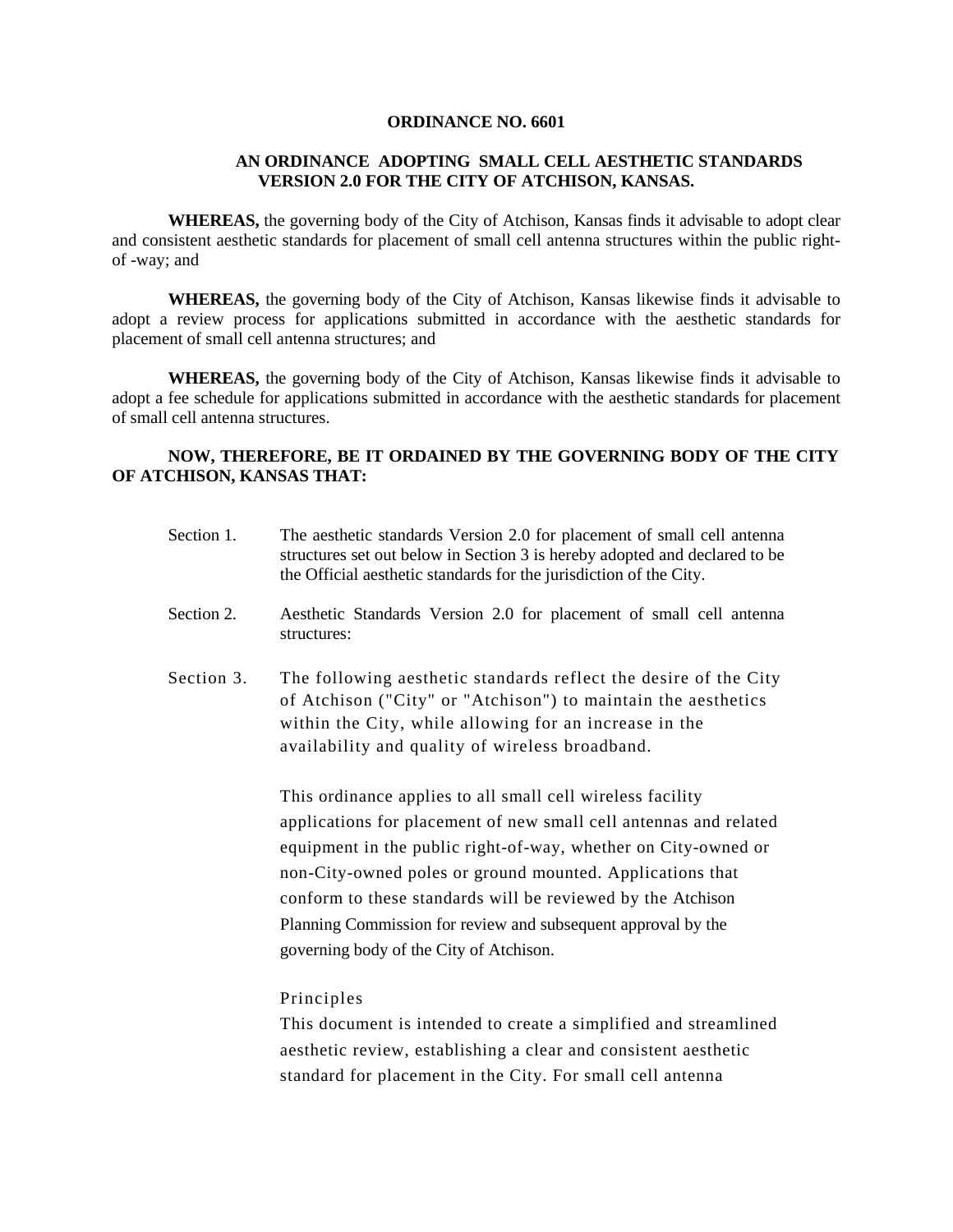structures installed on City-owned poles in the public right-of-way, these guidelines seek:

1. To establish a clear, defined aesthetic standard for use throughout the city.

2. To establish a menu of design options for providers to select from when applying for new small cell antenna placement of city poles.

3. To minimize unnecessary quantities of new poles by encouraging co-location ofsmall cell facilities.

4. To require, in situations where new poles will be placed, that equipment be placed on new, pre-designed and approved stealth poles, such that all equipment, including any wiring, can be concealed inside the pole.

5. To require, in situations where attachments will be made to existing poles, that the equipment, cabling, and conduit be concealed through the use of approved shrouding or camouflaging equipment.

6. To preserve the safety, integrity, look and property values of property owners and the City of Atchison.

## **Application Requirements**

The City may develop new or additional permit application forms, checklists, updated aesthetic standards, and other related materials as required to optimally meet the goals of Atchison, its citizens, and its leadership. To avoid unnecessary delay in application processing, applicants are required to attend a pre-application conference before submitting application paperwork.

**1. Pre-application conference required**. Any person or company intending to apply for the placement or operation of a cellular or wireless communication antenna, tower or site within the City of Atchison shall first schedule a pre-application conference with the City Engineer or his or her assignee. At this conference, the prospective applicant must present to the City Engineer any proposed locations for the equipment or site. This information should identify the area within which the tower may be located, the maximum height of the proposed tower, and identify any possible users that may co-locate at the site. The purposed of the preapplication conference will be to, generally, evaluate the impact on adjacent areas and neighborhoods, discuss possibilities of co-location and identify alternative suitable sites that may minimize the negative impact on residential area.

**2. Site plans and Structural Calculations:** The applicant must submit fully-dimensioned site plans, elevation drawings and structural calculations prepared, sealed, stamped and signed by a Professional Engineer licensed and registered by the State of Kansas. Drawings must depict any existing wireless facilities, with all existing transmission equipment and other improvements; and the boundaries of the area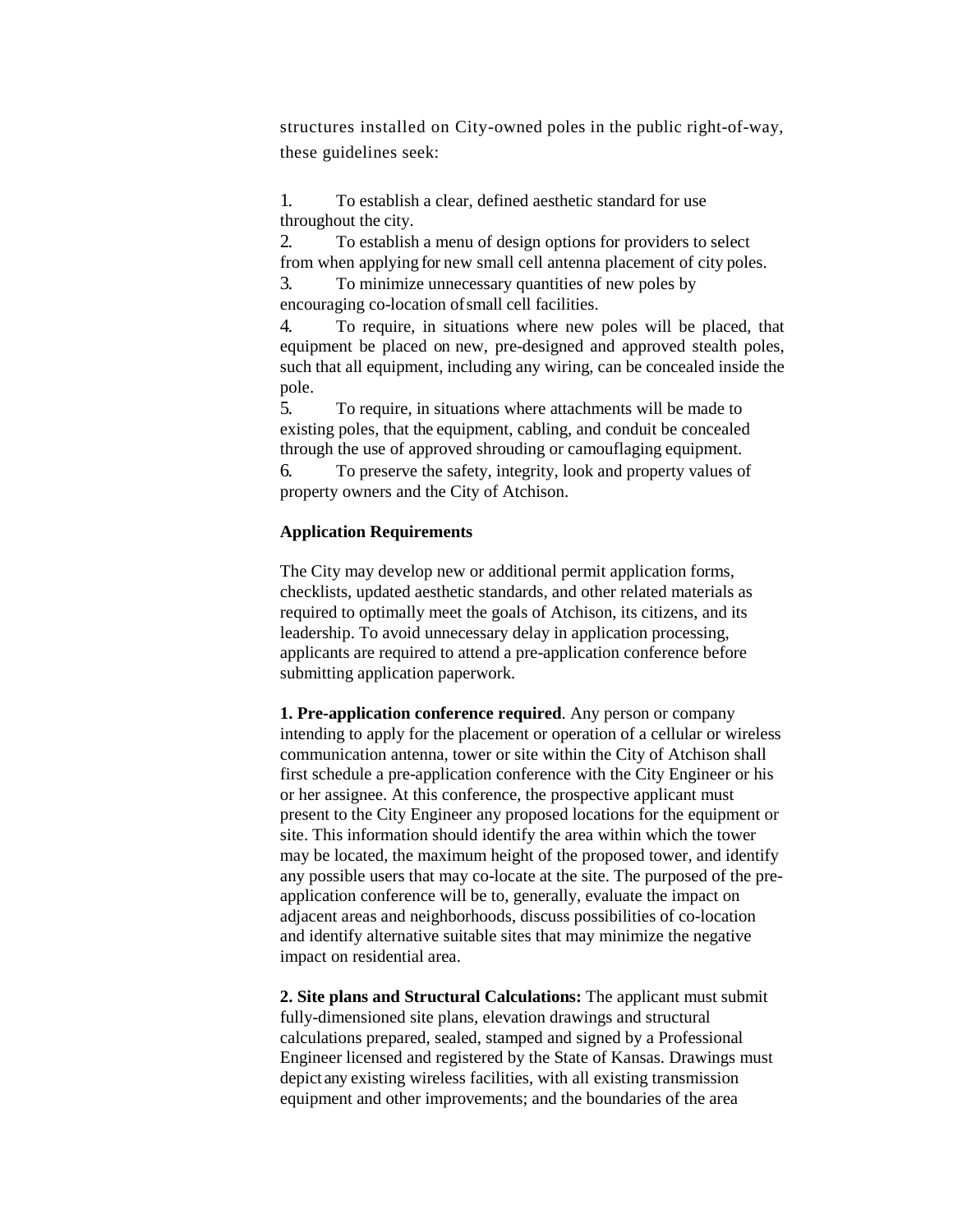surrounding the proposed facility and any associated access or utility easements and setbacks.

**A. Photo Simulations:** For all applications, photo simulations from at least three reasonable line-of-site locations near the proposed project site. The photo simulations must be taken from the viewpoints for the greatest pedestrian or vehicular traffic. Angle of photo simulation separation must be at least 90 degrees or greater and provide a full profile depiction. Photo simulation must be included in the application packet.

**B. Equipment Specifications:** For all equipment depicted on the plans, the applicant must include:

1. the manufacture's name and model number;

2. the physical dimensions including, without limitation, height, width, depth, volume and weight with mounts and other necessary hardware;

3. Technical rendering of all external components, including enclosures and all attachment hardware; and

4. which selection(s) from the approved aesthetic standards match the desired design.

**C. Technical Consultation:** The City of Atchison shall have the right to retain an independent technical consultant to assist the City in the review of the application. Th reasonable costs shall be paid by the applicant.

**D.** The City of Atchison reserves the right to review site plans and structural calculations as detailed in section one (1) and may require that plans be revised if they do not meet the guidelines set forth herein.

## **General Design and Construction Standards**

Atchison desires to promote safe, cleanly organized and aesthetically acceptable facilities using the smallest and least intrusive means available to provide wireless services to the community. All wireless facilities in the public right-of-way must comply with all applicable provisions in this section. If any other laws, regulations or code requires any more restrictive structural design and/or construction requirements, the most restrictive requirements will control.

1. The Applicant must construct, install and operate the small cell installations in strict compliance with the plans and specifications included in the application.

2. Where feasible, as new technology becomes available, the Applicant shall replace larger, more visually intrusive facilities with small, less visually intrusive facilities, after receiving all the necessary permits and approval requested by the City of Atchison.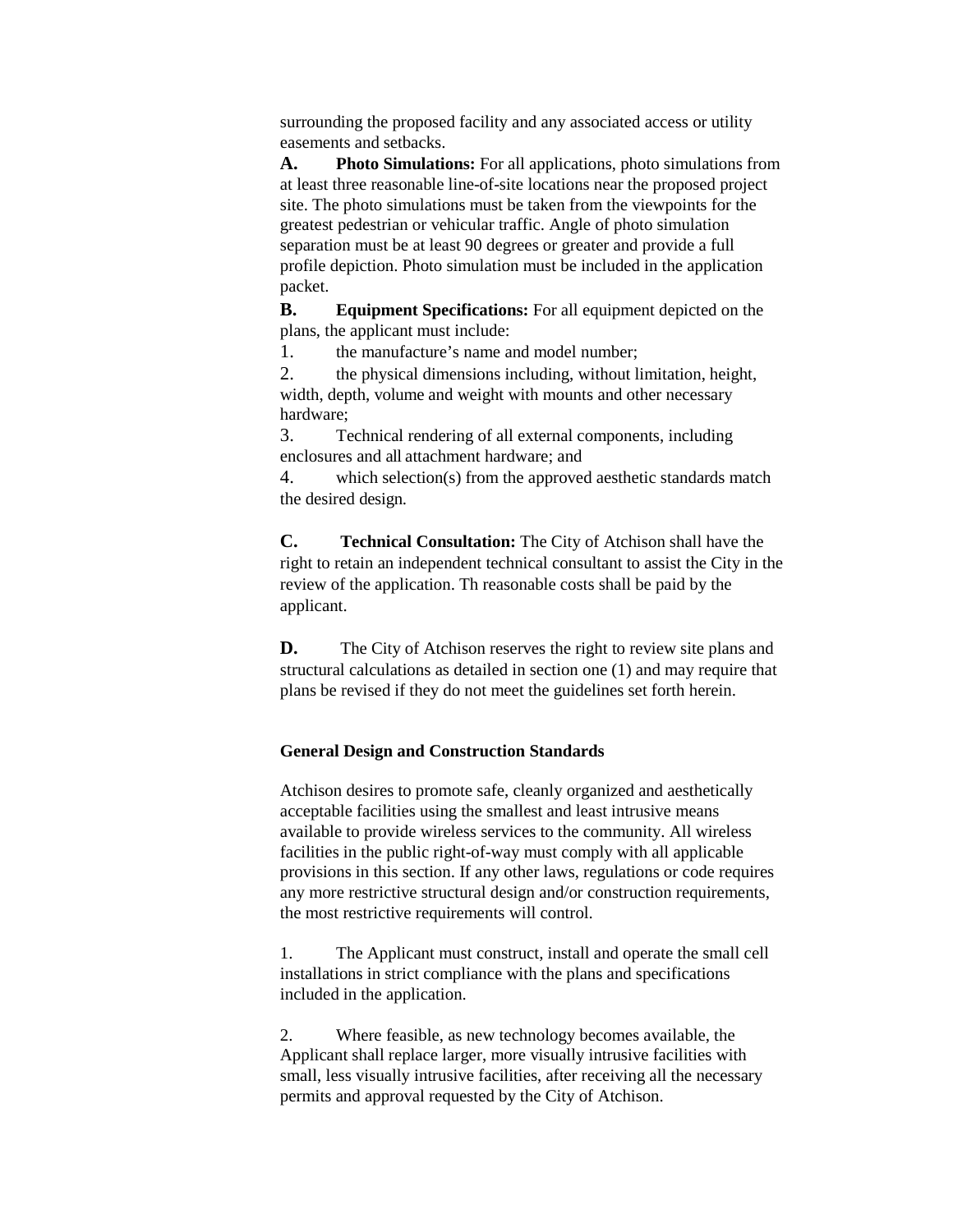3. Applicant shall submit, and maintain current at all times, basic contact and site information on a form to be supplied by the City of Atchison. The Applicant shall notify the city, in writing, of any changes to the information submitted within 7 (seven) days of any change, including the name of legal status of the owner or operator.

**Co-location:** Atchison desires and encourages co-locations between limited numbers of multiple separate wireless service providers on the same support structure whenever feasible. The City of Atchison may deny an application to construct a new cellular or wireless communications tower if the City determines the applicant has not made a good-faith effort to mount the equipment on existing structures.

Small cell installations, telecommunication towers and antennas shall not be located within 1500 feet of a property with an existing tower unless the proposed installation will be co-located. This shall not receive only antennas installed for individual residences.

Safety: The applicant shall provide engineering calculations demonstrating anticipated levels of effective radiated power and shall provide a study which demonstrated the mapping of radiation levels actually produced by all antennas on a tower under maximum operating conditions; such mapping showing radiation levels at ground level within eight hundred (800) feet of the tower. Said reading shall be taken at 45 degree intervals around the tower at every one hundred (100) feet from the tower (plus or minus 10 feet). Upon written request of the applicant, the City Engineer, in his or her discretion, can waive the requirements for measurements at particular intervals or distances from the tower, or may require different points of measurements if, in his or her opinion, it is unlikely that any person will be exposed at the location specified in this provision. The City Engineer's denial of any permit shall not be based on radiation level calculation unless such radiation exceeds the standards established by the FCC.

The proposed small cell installations shall have an adequate fall zone to minimize the possibility of damage or injury resulting from pole collapse or failure, ice fall or debris fall, and to avoid or minimize all other impacts upon adjoining properties.

Each small cell must be at least 500 feet away from any existing residential structure.

**New Pole Installations:** When proposing the location for possible new pole installations, applicant shall adhere to the following pole position preference guidelines. Installation preferences from most preferred to least preferred are as follows:

1. Industrial zoned areas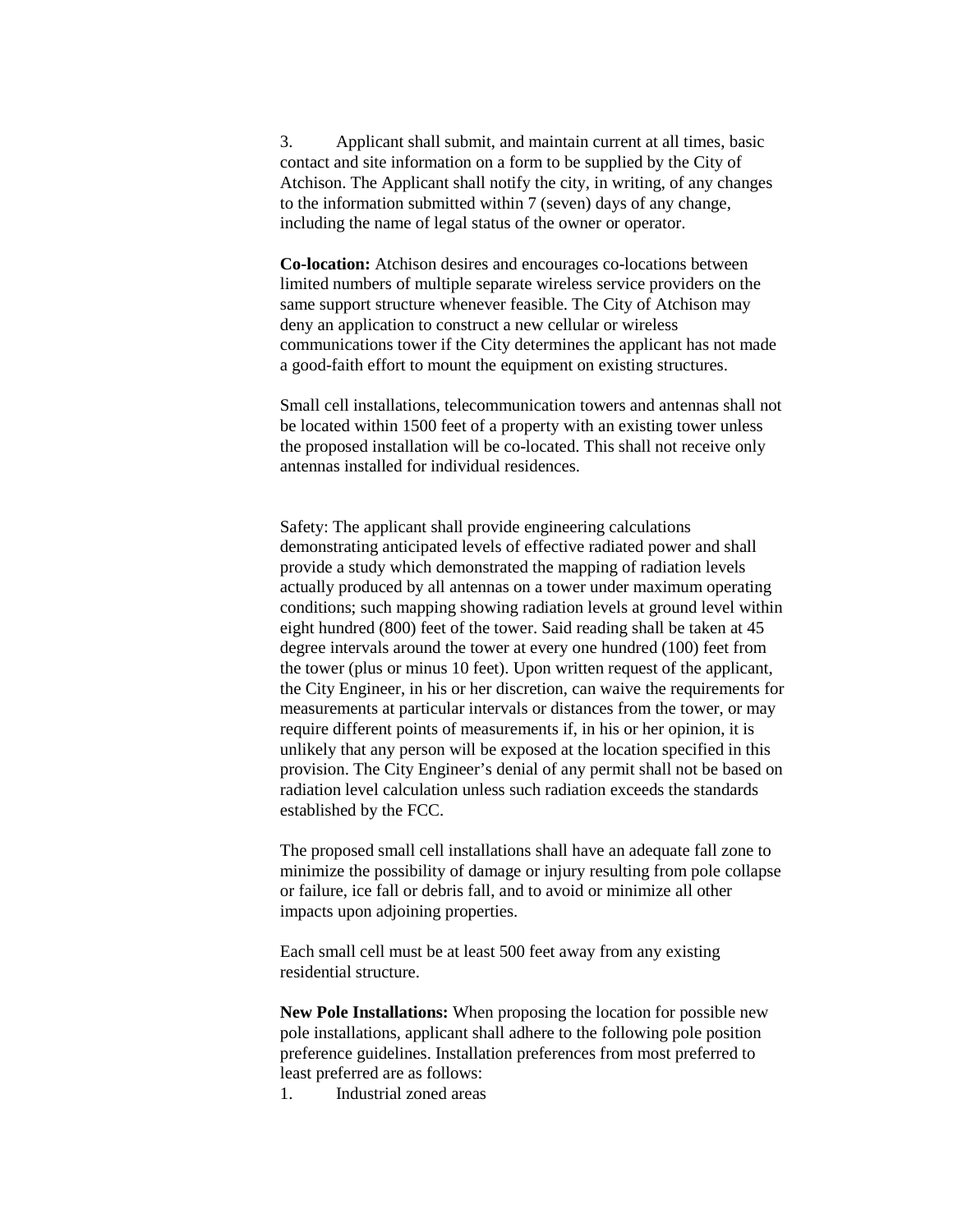- 2. Commercial zoned areas
- 3. Mixed commercial and residentially zoned areas
- 4. Residentially zoned areas

If an applicant can demonstrate that there are no suitable sites under industry or engineering standards for a wireless communications site within an Industrial Zone or Commercial Zone, the company may apply for a permit to place a tower or antenna in a mixed commercial/residential area or a residential area.

Any new pole installations shall be position in line with existing utility poles to avoid encroaching further into the right-of-way than is necessary.

Any new pole installations shall meet the placement guidelines listed in this document.

**Antennas:** The antenna must be top-mounted and concealed within a radome that also conceals the cable connections, antenna mount and other hardware. GPS antennas must be placed within the radome or directly above the radome not to exceed six inches. The radome or side-mounted antenna and GPS antenna must be non-reflective and painted or otherwise colored to match the existing pole.

Pole-Mounted Equipment Cages/Shrouds: When pole-mounted equipment is either permitted or required, all equipment other than the antenna(s), electric meter and disconnect switch must be concealed within an equipment shroud not to exceed eleven (11W) cubic feet in total volume. The equipment must be installed no lower than fifteen (15') feet above ground level. The equipment shroud must be non-reflective and painted, wrapped or otherwise colored to match the existing pole. It is preferred that equipment shrouds be mounted flush to the pole, subject to the pole owner's approval. Standoff mounts are permitted for the equipment shroud, but may not exceed six (6") inches and must include metal flaps (or "wings") to conceal the space between the shroud and the pole.

Poles with additional features: New poles should be black in color, using Gloss Black #17038 per Federal Color Standard 595, and designed to include blank connections (handholds and J-hooks) for city permitted uses, such as: cameras, wi-fi and wayfinding signage or banners.

Ground-Mounted Equipment: Ground-mounted equipment is allowed when placed in conjunction with a new stealth pole and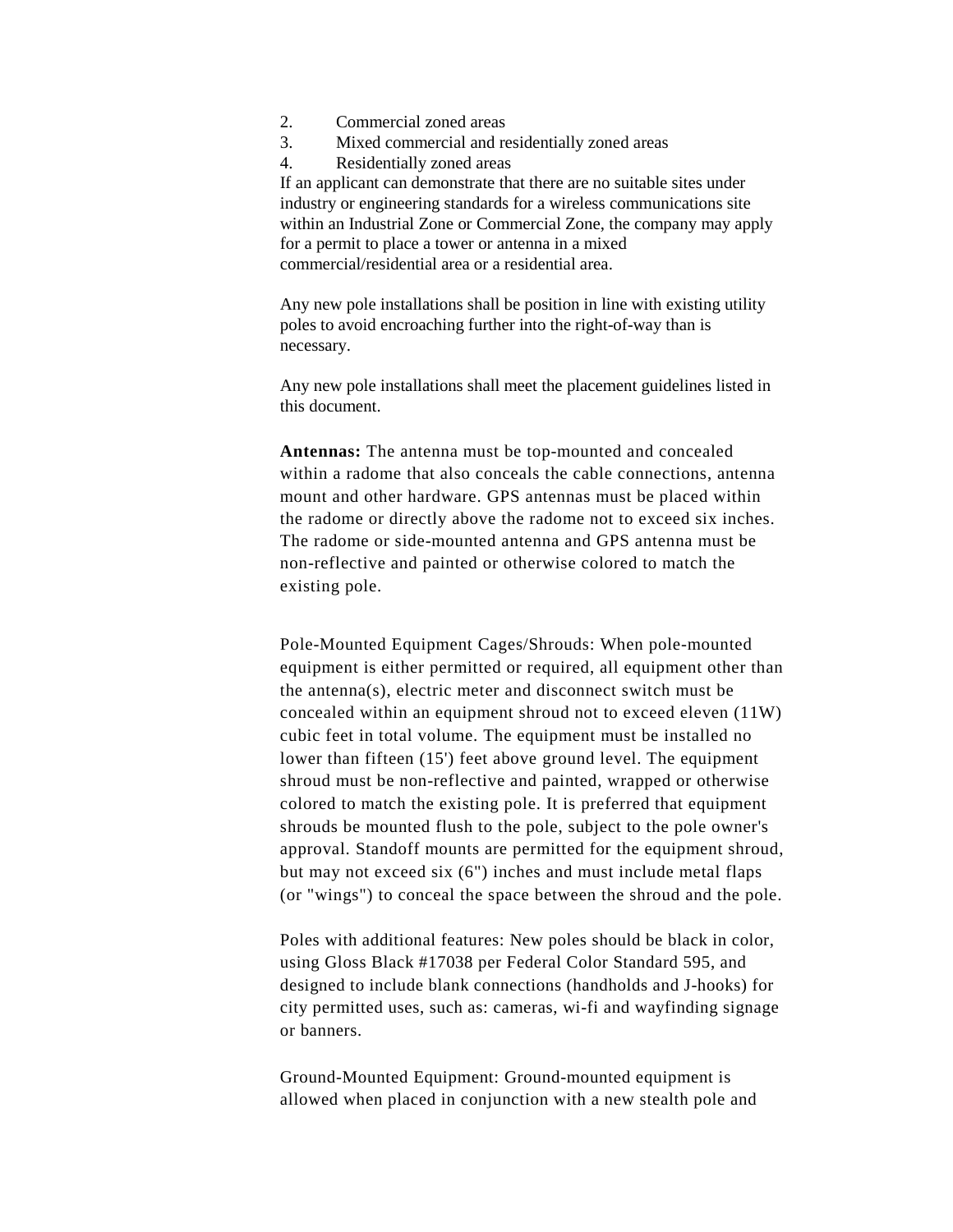concealed in a ground mounted cabinet. The maximum acceptable dimensions of ground-mounted cabinet will be thirty (30") inches wide by thirty (30") inches deep by four (4') feet high and must be square in shape. Ground mounted cabinets must be installed flush to the ground and will be black in color, using Gloss Black #17038 per Federal Standard 595. Ground mounted equipment on sidewalks must not interfere with the flow of pedestrian traffic and must conform to the American's with Disabilities Act (ADA) in regards to appropriate sidewalk spacing.

Concealment: Atchison requires the applicant to incorporate concealment elements into the proposed design. Concealment will include approved camouflage or shrouding techniques.

Utility Lines: New service lines must be undergrounded whenever possible to avoid additional overhead lines. For metal poles, undergrounded cables and wires must transition directly into the pole base without any external junction box.

Lights: Unless otherwise required for compliance with FAA or FCC regulations, the facility shall not include any permanently installed lights. Any lights associated with the electronic equipment shall be appropriately shielded from public view. This subsection is not meant to prohibit installations on streetlights or the installation of luminaires or additional street lighting on new poles when required by Atchison.

Generally Applicable Health and Safety Regulations: All facilities shall be designed, constructed, operated and maintained in compliance with all generally applicable health and safety standards, regulations, and laws, including without limitation all applicable regulations for human exposure to RE emissions.

#### General Location Criteria

Obstructions: Any new pole and/or equipment and other improvements associated with a new pole or an existing pole must not obstruct any: 1. access to any above-ground or underground infrastructure for traffic control, streetlight or public transportation, including without limitation any curb control sign, parking meter, vehicular traffic sign or signal, pedestrian traffic sign or signal, barricade reflectors; 2. access to any public transportation vehicles, shelters, street furniture or other improvements at any public transportation stop (including, without limitation, bus stops, streetcar stops, and bike share stations);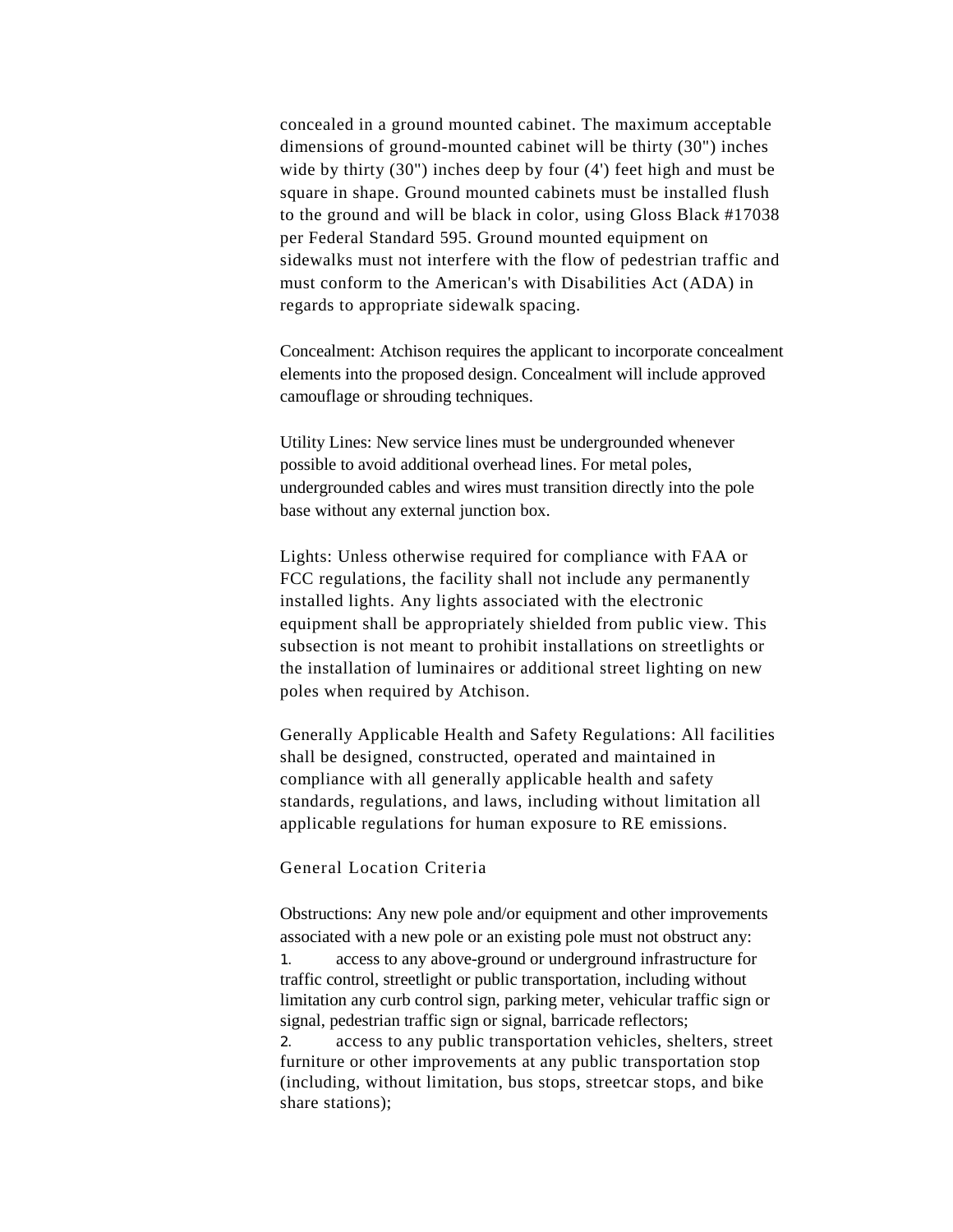3. access to above-ground or underground infrastructure owned or operated by any public or private utility agency;

4. fire hydrant access;

5. access to any doors, gates, sidewalk doors, passage doors, stoops or other ingress and egress points to any building appurtenant to the right-of-way; and/or

6. access to any fire escape.

New and Replacement Poles

Replacement of Atchison-Owned Street Infrastructure in Right of Way: Any new locations must coincide with existing pole locations and the new structure must adhere to the aesthetic standards included in this document. Replacement pole height shall not exceed the height of the existing pole by more than 15%.

Smart Poles: The provider shall purchase the Smart Pole or Replacement Pole and shall be responsible for the maintenance of the Pole during the period of occupancy by the provider. Ownership of the Pole will be vested with the City.

Poles will be designed to include LED luminaire(s) attached to match adjacent poles, blank connections (handholds and J-hooks) for city permitted uses, such as: cameras, wi-fi and wayfinding signage or banners. Smart Poles are considered to be a suitable replacement for both ornamental and wood poles where applicable.

Overall Height: New pole height may not exceed the height of surrounding utility poles or streetlights, whichever is greater. If no utility poles are present, the maximum height, including antennas or any other extensions, is limited to thirty-nine (39') feet. Atchison shall consider other poles in the vicinity of the proposed location, the built environment, the neighborhood character, the overall site appearance and the purposes, in connection with these Standards.

Lighting: Atchison may require the applicant to install functional streetlights when technically feasible and Atchison determines that such additions will enhance the overall appearance and usefulness of the proposed facility.

Menu of Options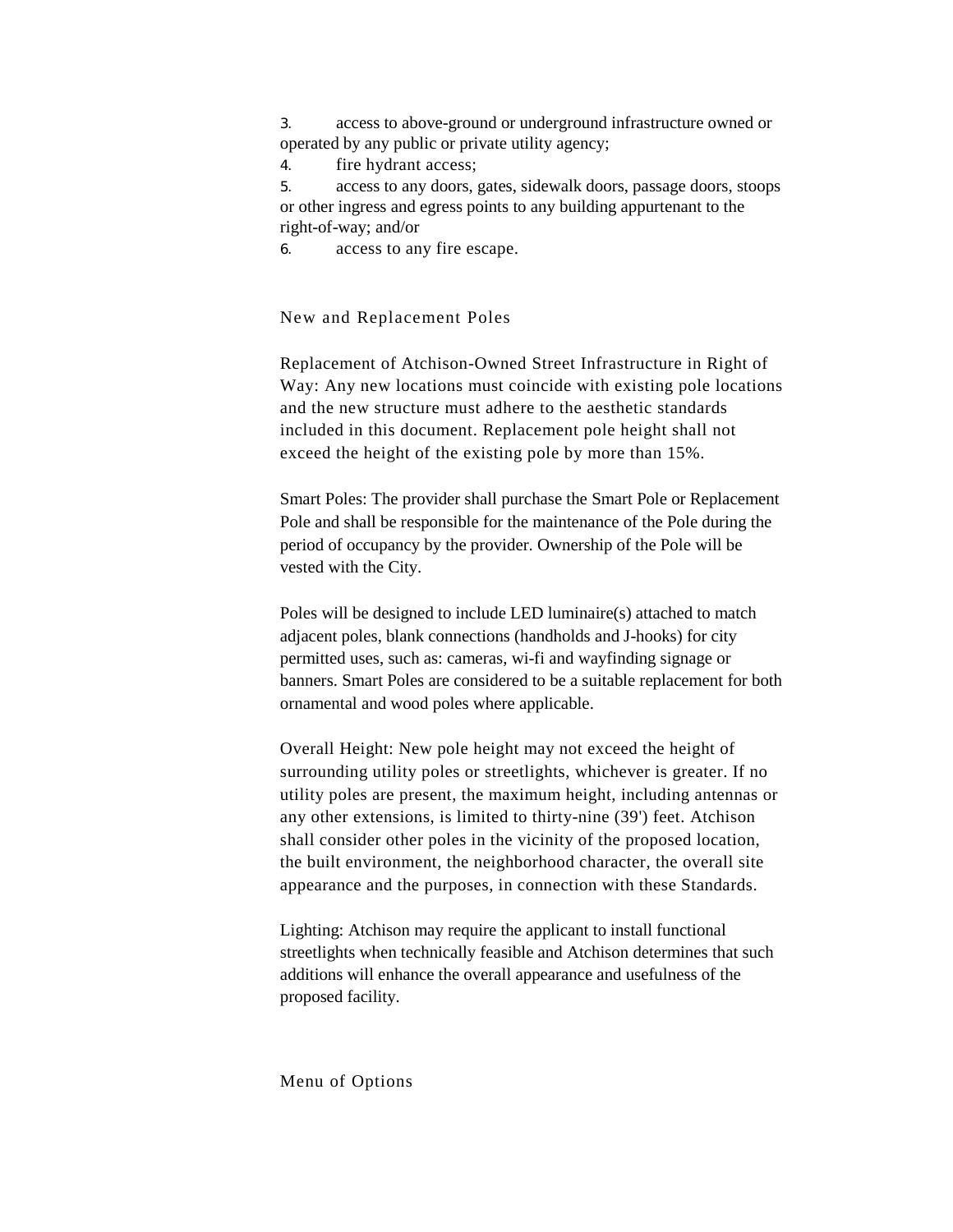**Telecommunication Facilities Located Within the Public Right-of-Way:** Any telecommunications facility installation on City owned poles within the public right of way shall conform to antenna and equipment volume or dimensional limitations set forth in these aesthetic standards and any other applicable guidelines in the City. The pictures and profile drawings below represent appropriate installation designs for a small cell antenna installations both on new poles and on existing poles in the right of way.

#### **Existing Pole Replacement:**

Existing poles in the right of way may be replaced with a Smart Pole where applicable. Replacement poles must match adjacent poles in style and form (round, octagonal, fluted, tapered, etc.) Replacement poles must have LED luminaire(s) attached to match adjacent poles

### **Color Choices:**

New poles placed during the installation of small cell antennas will be black in color, using Gloss Black #17038 per Federal Standard 595. Where existing poles are used, the color of all attachments associated with the small cell antenna will, as closely as possible, match the existing pole color.

# **Pole Options for Drop and Swap and New Pole Placement in the Public Right-of-Way:**

#### **Integrated Pole with Pedestal Base:**

1. Pedestal base shall be square in shape with design dimensions not to exceed thirty (30") inches wide by thirty (30") long by forty-eight (48") inches in height.

2. Total height of the pole shall not exceed thirty-nine (39') feet, and the height shall match adjacent poles.

3. Pole diameter shall not exceed twenty-four (24") inches and must be octagonal, fluted, or round in shape dependent on matching adjacent city poles.

4. Top mount antenna shroud dimensions shall not exceed twentyfour (24") in diameter by sixty (60") inches height.

5. Poles must be constructed of concrete, aluminum, or steel.